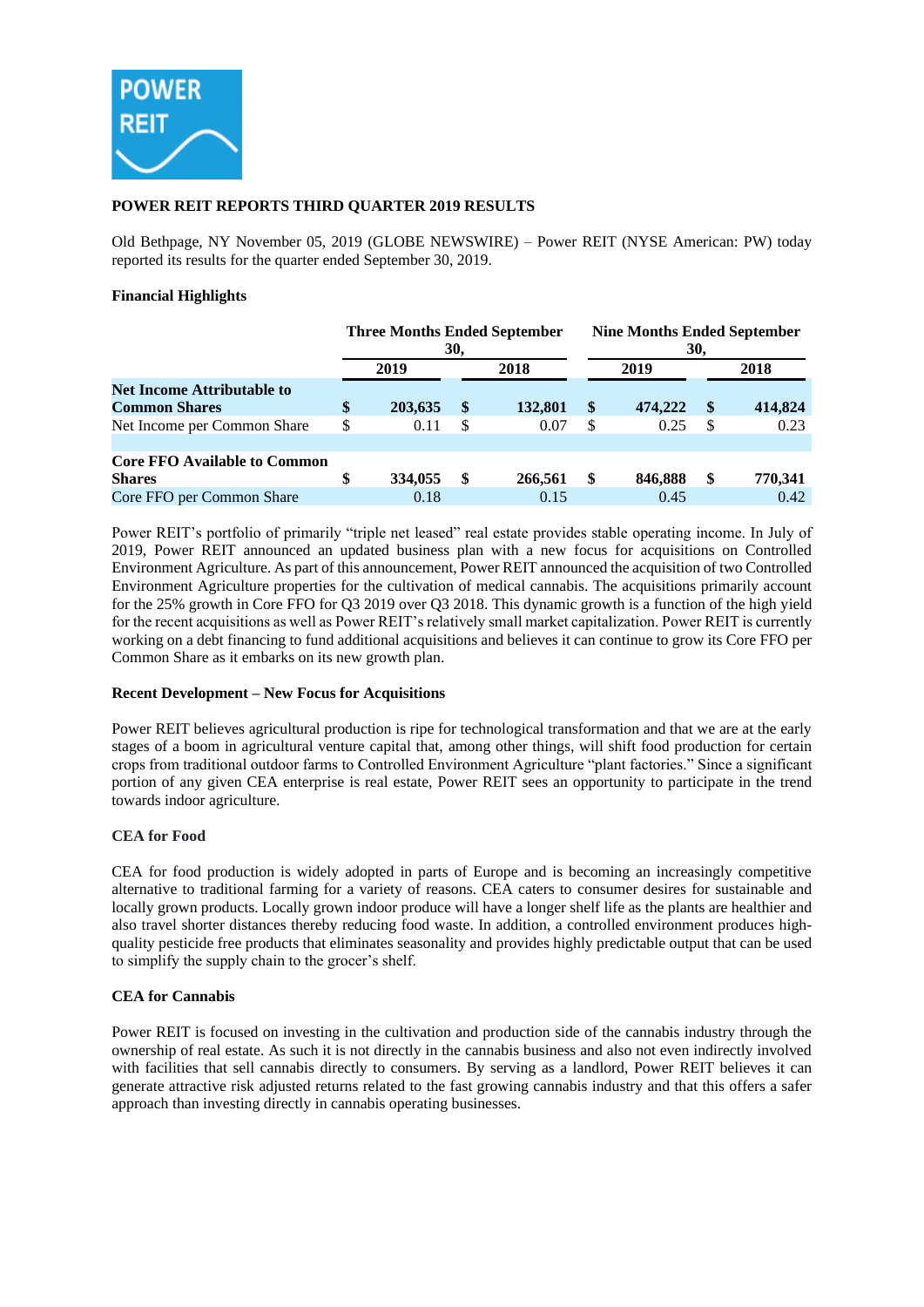#### **Recent Acquisitions**

On July 15, 2019, Power REIT announced that it had acquired two greenhouse properties located in southern Colorado. The two properties are leased to an operator that is licensed for the cultivation and processing of medical cannabis. The total combined purchase price was \$1,770,000. The annual straight-line triple net-rent is approximately \$331,000 which translates to a yield of approximately 19%. During Q3 2019, Power REIT recorded approximately \$72,000 of income related to these acquisitions compared to approximately \$83,000 that would be recorded for a full quarter. The acquisition of the greenhouses was closed on an all-cash basis with existing working capital. As such, they are accretive to Core Funds from Operation by approximately \$331,000 per annum which is more than a 30% increase from historical levels. Power REIT is currently in discussions regarding the expansion of one of the two greenhouse properties.

## **Dividend Declaration**

Preferred Stock: For the Company's 7.75% Series A Cumulative Redeemable Perpetual Preferred Stock, a cash dividend of \$0.484375 per depositary share was declared. The preferred stock dividend, which equates to an annual dividend payment of \$1.9375 per depositary share, is payable on December 15, 2019, to stockholders of record on November 15, 2019.

### **About Power REIT**

Power REIT is a real estate investment trust that owns real estate related to infrastructure assets including properties for Controlled Environment Agriculture, Renewable Energy and Transportation. Power REIT is actively seeking to expand its real estate portfolio related to Controlled Environment Agriculture and Renewable Energy.

#### **Additional Information**

Further details regarding Power REIT's consolidated results of operations and financial condition as of and for the year ended December 31, 2018 are contained in the Company's annual report on Form 10-K filed with the Securities and Exchange Commission, which can be viewed at the Company's website at www.pwreit.com under the Investor Relations section, and in EDGAR on the SEC's website, www.sec.gov.

#### **Forward-Looking Statements**

This document may contain forward-looking statements within the meaning of the Securities Act of 1933, as amended, and the Securities Exchange Act of 1934, as amended. Forward-looking statements are those that predict or describe future events or trends and that do not relate solely to historical matters. You can usually identify forward-looking statements as containing the words "believe," "expect," "will," "anticipate," "intend," "estimate," "would," "should," "project," "plan," "assume" or other similar expressions, or negatives of those expressions, although not all forward-looking statements contain these identifying words. All statements contained in this document regarding Power REIT's future strategy, future operations, projected financial position, estimated future revenues, projected costs, future prospects, the future of Power REIT's industries and results that might be obtained by pursuing management's current or future objectives are forward-looking statements. Over time, Power REIT's actual results, performance, financial condition or achievements may differ from the anticipated results, performance, financial condition or achievements that are expressed or implied in Power REIT's forward-looking statements, and such differences may be significant and materially adverse to Power REIT and its security holders.

All forward-looking statements reflect Power REIT's good-faith beliefs, assumptions and expectations, but they are not guarantees of future performance. Power REIT disclaims any obligation to publicly update or revise any forward-looking statements to reflect changes in underlying assumptions or factors, new information, data or methods, future events or other changes, except to the extent required by law. For a further discussion of factors that could cause Power REIT's future results or financial condition to differ materially from anything expressed or implied in its forward-looking statements, see the sections entitled "Risk Factors" in Power REIT's registration statements and quarterly and annual reports as filed by Power REIT from time to time with the Securities and Exchange Commission.

## **Non-GAAP Financial Measures**

This document contains supplemental financial measures that are not calculated pursuant to U.S. generally accepted accounting principles ("GAAP"), including the measure identified by us as Core Funds From Operations Available to Common Shares ("Core FFO"). Management believes that Core FFO is a useful supplemental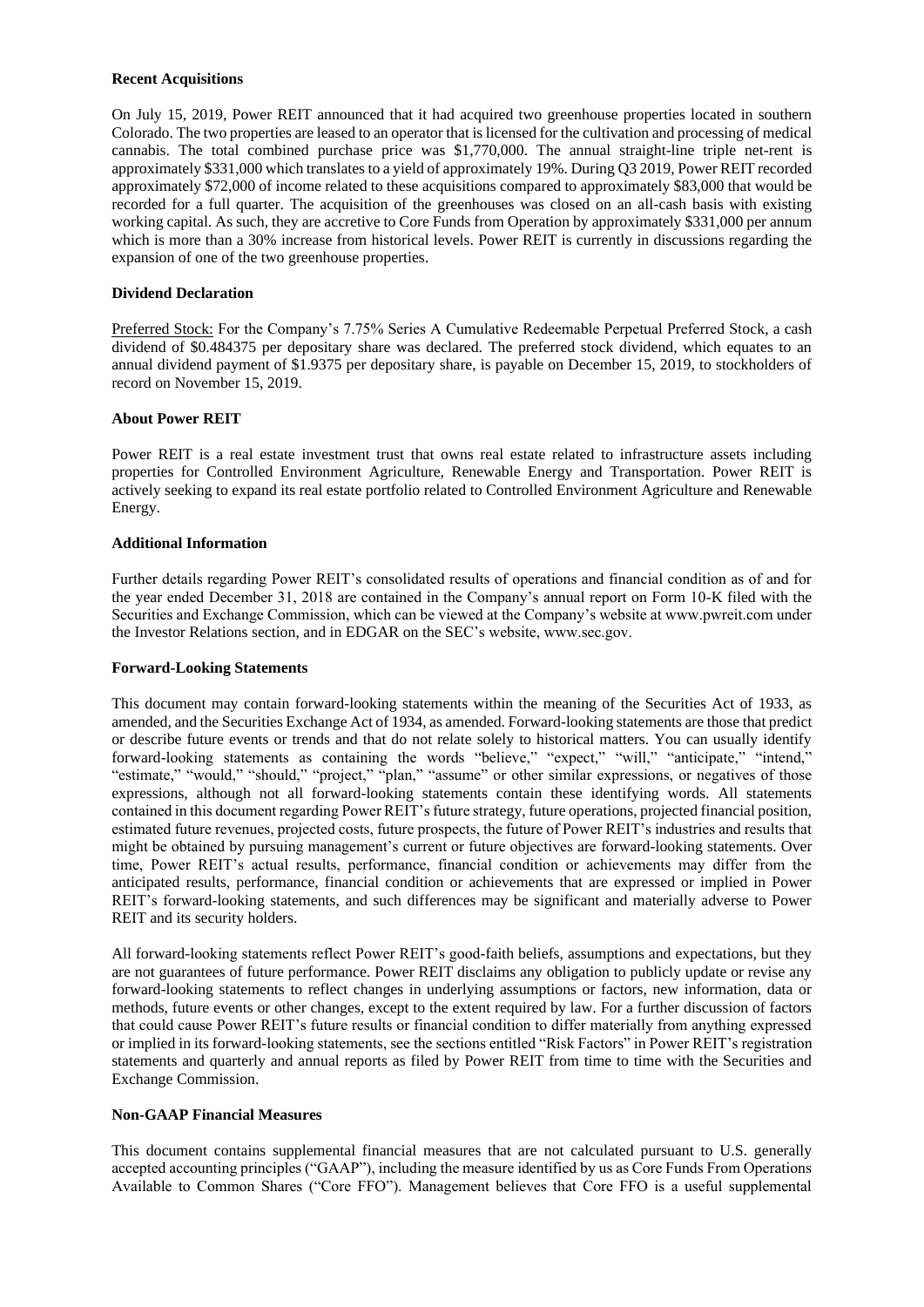measure of the Company's operating performance. Management believes that alternative measures of performance, such as net income computed under GAAP, or Funds From Operations computed in accordance with the definition used by the National Association of Real Estate Investment Trusts ("NAREIT"), include certain financial items that are not indicative of the results provided by the Company's asset portfolio and inappropriately affect the comparability of the Company's period-over-period performance. These items include non-recurring expenses, such as those incurred in connection with litigation, one-time upfront acquisition expenses that are not capitalized under ASC-805 and certain non-cash expenses, including non-cash, stock-based compensation expense. Therefore, management uses Core FFO and defines it as net income excluding such items. Management believes that, for the foregoing reasons, these adjustments to net income are appropriate. The Company believes that Core FFO is a useful supplemental measure for the investing community to employ, including when comparing the Company to other REITs that disclose similarly adjusted FFO figures, and when analyzing changes in the Company's performance over time. Readers are cautioned that other REITs may use different adjustments to their GAAP financial measures than we do, and that as a result the Company's Core FFO may not be comparable to the FFO measures used by other REITs or to other non-GAAP or GAAP financial measures used by REITs or other companies.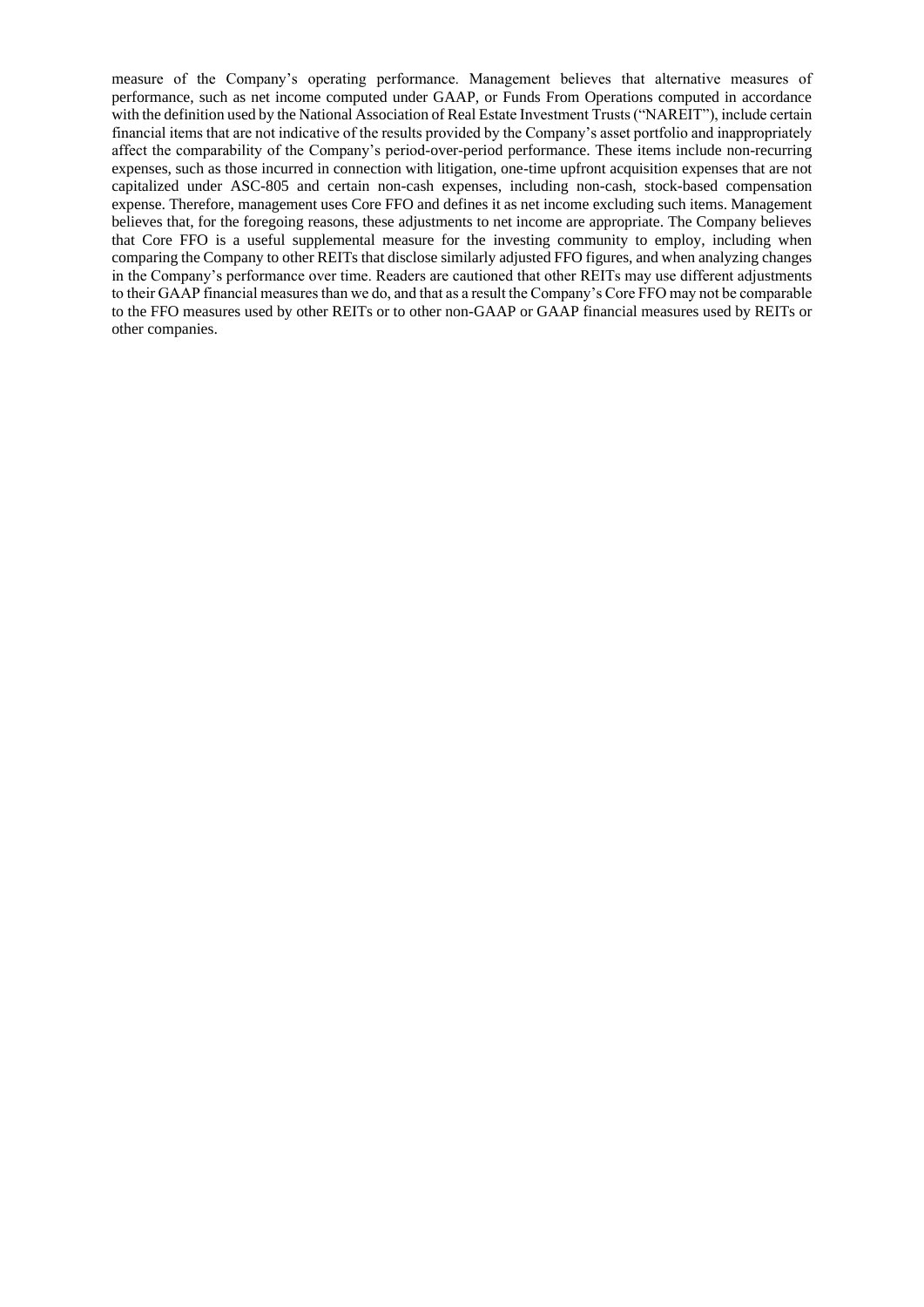# **POWER REIT AND SUBSIDIARIES CONSOLIDATED BALANCE SHEETS**

|                                                                                                                                       | (Unaudited)<br>September 30,<br>2019 | December 31,<br>2018 |             |  |  |
|---------------------------------------------------------------------------------------------------------------------------------------|--------------------------------------|----------------------|-------------|--|--|
| <b>ASSETS</b>                                                                                                                         |                                      |                      |             |  |  |
| Land                                                                                                                                  | \$<br>6,928,644                      | \$                   | 6,788,067   |  |  |
| Land Improvements, net of accumulated depreciation                                                                                    | 1,633,277                            |                      |             |  |  |
| Net investment in capital lease - railroad                                                                                            | 9,150,000                            |                      | 9,150,000   |  |  |
| <b>Total real estate assets</b>                                                                                                       | 17,711,921                           |                      | 15,938,067  |  |  |
| Cash and cash equivalents                                                                                                             | 573,141                              |                      | 1,771,011   |  |  |
| Prepaid expenses                                                                                                                      | 53,799                               |                      | 16,795      |  |  |
| Intangible assets, net of accumulated amortization                                                                                    | 3,648,740                            |                      | 3,826,595   |  |  |
| Other assets                                                                                                                          | 342,044                              |                      | 342,668     |  |  |
| <b>TOTAL ASSETS</b>                                                                                                                   | \$<br>22,329,645                     | \$                   | 21,895,136  |  |  |
| <b>LIABILITIES AND EQUITY</b>                                                                                                         |                                      |                      |             |  |  |
| Deferred revenue                                                                                                                      | \$<br>69,434                         | \$                   | 32,851      |  |  |
| Security deposit                                                                                                                      | 114,378                              |                      |             |  |  |
| Accounts payable                                                                                                                      | 44,511                               |                      | 24,828      |  |  |
| Accounts payable - Related party                                                                                                      |                                      |                      | 1,374       |  |  |
| Accrued interest                                                                                                                      | 83,635                               |                      | 87,846      |  |  |
| Current portion of long-term debt, net of unamortized discount                                                                        | 413,830                              |                      | 389,996     |  |  |
| Long-term debt, net of unamortized discount                                                                                           | 8,780,522                            |                      | 9,167,336   |  |  |
| <b>TOTAL LIABILITIES</b>                                                                                                              | 9,506,310                            |                      | 9,704,231   |  |  |
| Series A 7.75% Cumulative Redeemable Perpetual Preferred Stock                                                                        |                                      |                      |             |  |  |
| Par Value \$25.00 (175,000 shares authorized; 144,636 issued and                                                                      |                                      |                      |             |  |  |
| outstanding as of September 30, 2019 and December 31, 2018)                                                                           | 3,492,149                            |                      | 3,492,149   |  |  |
| <b>Commitments and Contingencies</b>                                                                                                  |                                      |                      |             |  |  |
| Equity:                                                                                                                               |                                      |                      |             |  |  |
| Common Shares, \$0.001 par value (100,000,000 shares authorized;<br>1,872,939 shares issued and outstanding at September 30, 2019 and |                                      |                      |             |  |  |
| 1,870,139 at December 31, 2018)                                                                                                       | 1,873                                |                      | 1,870       |  |  |
| Additional paid-in capital                                                                                                            | 11,774,359                           |                      | 11,616,154  |  |  |
| Accumulated deficit                                                                                                                   | (2,445,046)                          |                      | (2,919,268) |  |  |
| <b>Total Equity</b>                                                                                                                   | 9,331,186                            |                      | 8,698,756   |  |  |
| <b>TOTAL LIABILITIES AND EQUITY</b>                                                                                                   | \$<br>22,329,645                     | \$                   | 21,895,136  |  |  |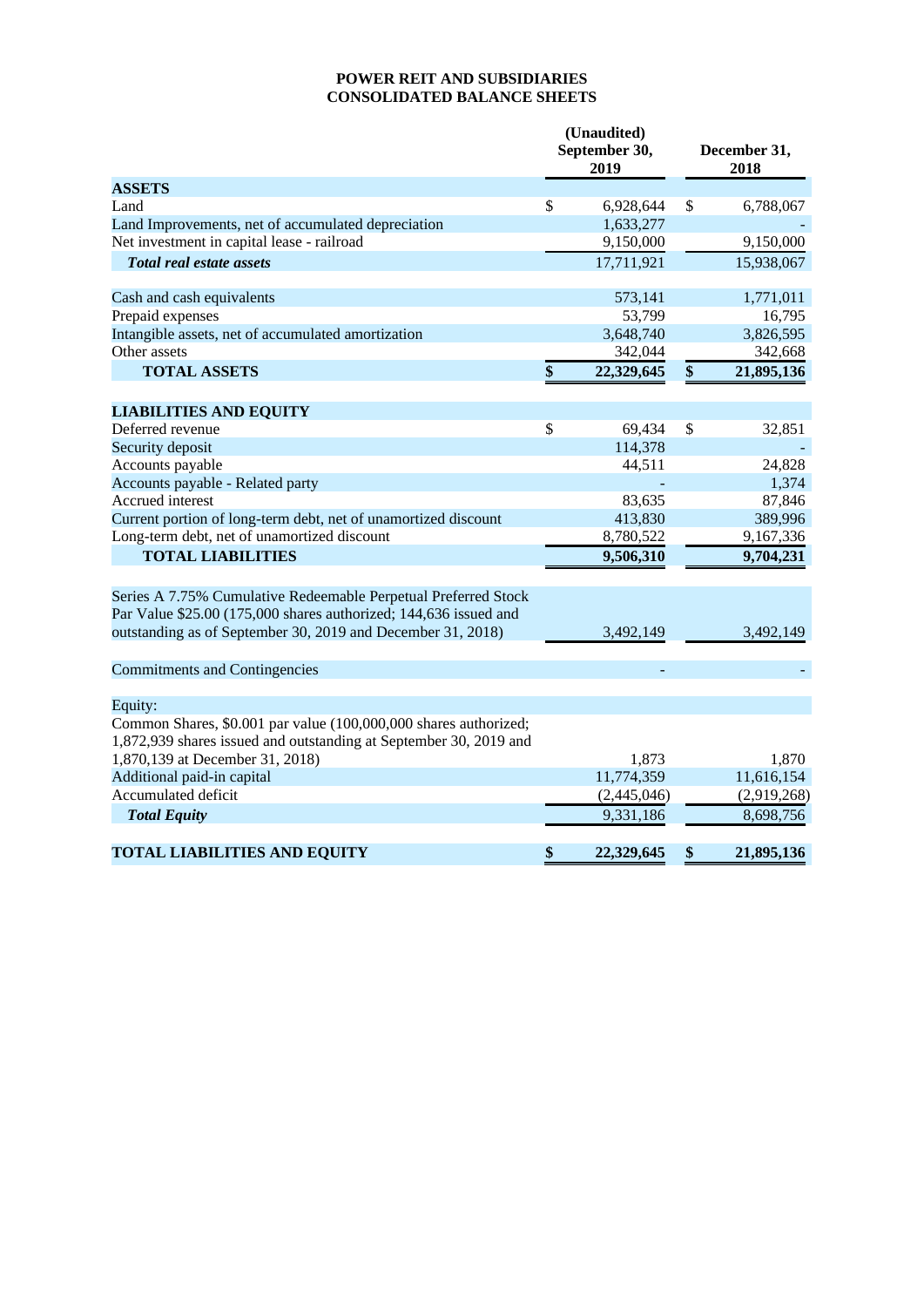## **POWER REIT AND SUBSIDIARIES CONSOLIDATED STATEMENTS OF OPERATIONS (Unaudited)**

|                                                                     | <b>Three Months Ended September</b><br>30, |           |               |           | <b>Nine Months Ended September</b><br>30, |                  |              |            |  |
|---------------------------------------------------------------------|--------------------------------------------|-----------|---------------|-----------|-------------------------------------------|------------------|--------------|------------|--|
|                                                                     |                                            | 2019      |               | 2018      |                                           | $\frac{2019}{ }$ |              | 2018       |  |
| <b>REVENUE</b>                                                      |                                            |           |               |           |                                           |                  |              |            |  |
| Lease income from capital lease                                     |                                            |           |               |           |                                           |                  |              |            |  |
| - railroad, net                                                     | \$                                         | 228,750   | \$            | 228,750   | \$                                        | 686,250          | \$           | 686,250    |  |
| Rental income                                                       |                                            | 334,532   |               | 262,527   |                                           | 859,587          |              | 787,582    |  |
| Misc. income                                                        |                                            | 589       |               | 2,803     |                                           | 8,238            |              | 6,493      |  |
| <b>TOTAL REVENUE</b>                                                |                                            | 563,871   |               | 494,080   |                                           | 1,554,075        |              | 1,480,325  |  |
| <b>EXPENSES</b>                                                     |                                            |           |               |           |                                           |                  |              |            |  |
| Amortization of intangible assets                                   |                                            | 59,285    |               | 59,286    |                                           | 177,855          |              | 177,856    |  |
| General and administrative                                          |                                            | 94,144    |               | 104,043   |                                           | 312,192          |              | 301,871    |  |
| Property tax                                                        |                                            | 5,537     |               | 5,521     |                                           | 16,650           |              | 13,790     |  |
| Interest expense                                                    |                                            | 113,501   |               | 122,371   |                                           | 345,271          |              | 361,810    |  |
| <b>TOTAL EXPENSES</b>                                               |                                            | 290,178   |               | 291,221   |                                           | 869,679          |              | 855,327    |  |
| <b>NET INCOME</b>                                                   |                                            | 273,693   |               | 202,859   |                                           | 684,396          |              | 624,998    |  |
| <b>Preferred Stock Dividends</b>                                    |                                            | (70,058)  |               | (70,058)  |                                           | (210, 174)       |              | (210, 174) |  |
| <b>NET INCOME</b><br><b>ATTRIBUTABLE TO</b><br><b>COMMON SHARES</b> | \$                                         | 203,635   | \$            | 132,801   | \$                                        | 474,222          | \$           | 414,824    |  |
|                                                                     |                                            |           |               |           |                                           |                  |              |            |  |
| <b>Income Per Common Share:</b>                                     |                                            |           |               |           |                                           |                  |              |            |  |
| <b>Basic and diluted</b>                                            | $\mathsf{\$}$                              | 0.11      | $\mathcal{S}$ | 0.07      | $\mathcal{S}$                             | 0.25             | $\mathbb{S}$ | 0.23       |  |
| <b>Weighted Average Number of</b><br><b>Shares Outstanding:</b>     |                                            |           |               |           |                                           |                  |              |            |  |
| <b>Basic</b>                                                        |                                            | 1,872,939 |               | 1,827,804 |                                           | 1,871,093        |              | 1,827,494  |  |
| <b>Diluted</b>                                                      |                                            | 1,885,488 |               | 1,827,804 |                                           | 1,871,093        |              | 1,827,494  |  |
| <b>Cash dividend per Series A</b><br><b>Preferred Share</b>         | \$                                         | 0.48      | \$            | 0.48      | $\mathcal{S}$                             | 1.45             | \$           | 1.45       |  |
|                                                                     |                                            |           |               |           |                                           |                  |              |            |  |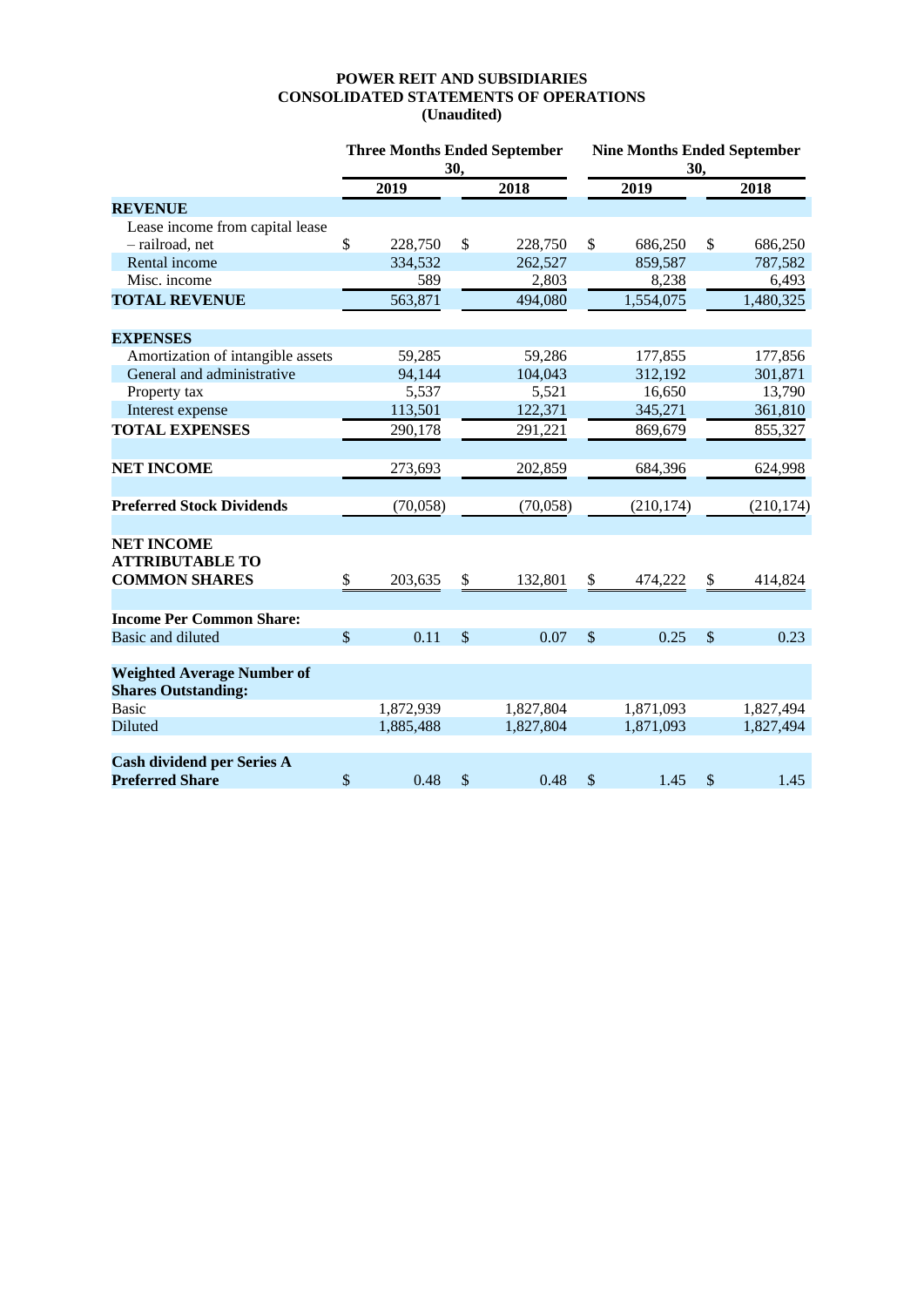## **POWER REIT AND SUBSIDIARIES CONSOLIDATED STATEMENTS OF CASH FLOWS (Unaudited)**

|                                                             |                   | Nine Months Ended September 30, |  |  |
|-------------------------------------------------------------|-------------------|---------------------------------|--|--|
|                                                             | 2019              | 2018                            |  |  |
| <b>Operating activities</b>                                 |                   |                                 |  |  |
| Net Income                                                  | \$<br>684,396     | \$<br>624,998                   |  |  |
| Adjustments to reconcile net income to net cash provided by |                   |                                 |  |  |
| operating activities:                                       |                   |                                 |  |  |
| Amortization of intangible assets                           | 177,855           | 177,856                         |  |  |
| Amortization of debt costs                                  | 18,892            | 18,894                          |  |  |
| Stock-based compensation                                    | 158,208           | 158,767                         |  |  |
| Depreciation                                                | 17,711            |                                 |  |  |
| <b>Changes in operating assets and liabilities</b>          |                   |                                 |  |  |
| (Decrease)/Increase in accounts payable related party       | (1, 374)          | 198                             |  |  |
| Decrease in other assets                                    | 624               | 45,028                          |  |  |
| (Increase) in prepaid expenses                              | (37,004)          | (7, 147)                        |  |  |
| (Decrease)/Increase in accounts payable                     | 19,683            |                                 |  |  |
| Increase in securtiy deposit                                | 114,378           | (19, 314)                       |  |  |
| (Decrease) in accrued interest                              | (4,211)           | (4, 430)                        |  |  |
| Increase in deferred revenue                                | 36,583            | 30,382                          |  |  |
|                                                             |                   | 1,025,232                       |  |  |
| Net cash provided by operating activities                   | 1,185,741         |                                 |  |  |
| <b>Investing activities</b>                                 |                   |                                 |  |  |
| Cash paid for land and land improvements                    | (1,791,565)       |                                 |  |  |
| Net cash used in investing activities                       | \$<br>(1,791,565) |                                 |  |  |
| <b>Financing Activities</b>                                 |                   |                                 |  |  |
| Principal payment on long-term debt                         | (381, 872)        | (354, 370)                      |  |  |
| Cash dividends paid on preferred stock                      | (210, 174)        | (210, 174)                      |  |  |
| Net cash used in financing activities                       | (592, 046)        | (564, 544)                      |  |  |
| Net (decrease)/increase in cash and cash equivalents        | (1, 197, 870)     | 460,688                         |  |  |
|                                                             |                   |                                 |  |  |
| Cash and cash equivalents, beginning of period              | 1,771,011         | 1,146,730                       |  |  |
| Cash and cash equivalents, end of period                    | \$<br>573,141     | \$<br>1,607,418                 |  |  |
| Supplemental disclosure of cash flow information:           |                   |                                 |  |  |
| Interest paid                                               | \$<br>330,590     | \$<br>357,311                   |  |  |